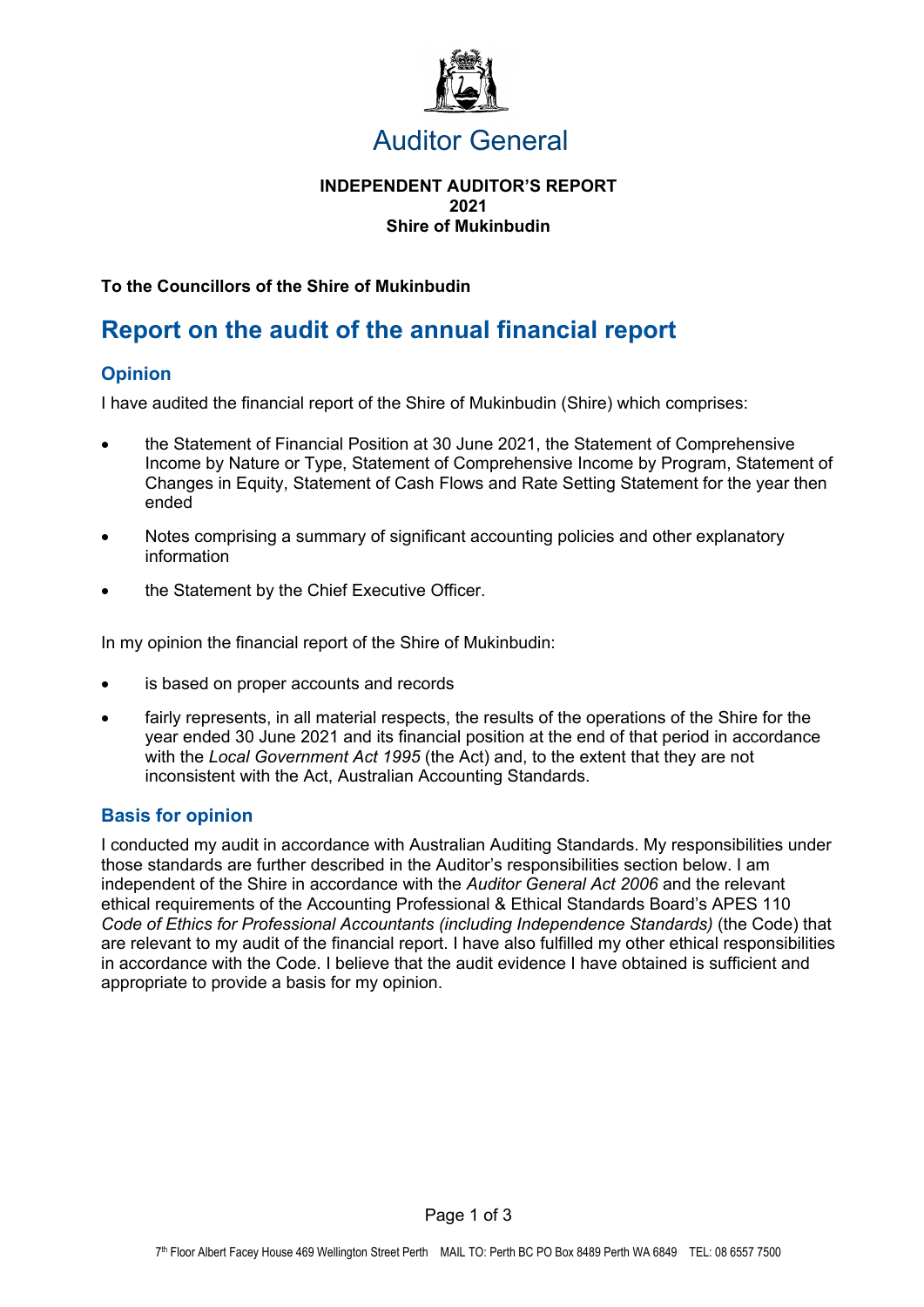## **Responsibilities of the Chief Executive Officer and Council for the financial report**

The Chief Executive Officer (CEO) of the Shire is responsible for the preparation and fair presentation of the financial report in accordance with the requirements of the Act, the Regulations and Australian Accounting Standards. The CEO is also responsible for managing internal control (as required by the CEO) to ensure the financial report is free from material misstatement, whether due to fraud or error.

In preparing the financial report, the CEO is responsible for assessing the Shire's ability to continue as a going concern, disclosing, as applicable, matters related to going concern and using the going concern basis of accounting unless the State Government has made decisions affecting the continued existence of the Shire.

The Council is responsible for overseeing the Shire's financial reporting process.

### **Auditor's responsibility for the audit of the financial report**

As required by the *Auditor General Act 2006*, my responsibility is to express an opinion on the financial report. The objectives of my audit are to obtain reasonable assurance about whether the financial report as a whole is free from material misstatement, whether due to fraud or error, and to issue an auditor's report that includes my opinion. Reasonable assurance is a high level of assurance but is not a guarantee that an audit conducted in accordance with Australian Auditing Standards will always detect a material misstatement when it exists.

Misstatements can arise from fraud or error and are considered material if, individually or in the aggregate, they could reasonably be expected to influence the economic decisions of users taken on the basis of the financial report. The risk of not detecting a material misstatement resulting from fraud is higher than for one resulting from error, as fraud may involve collusion, forgery, intentional omissions, misrepresentations or the override of internal control.

A further description of my responsibilities for the audit of the financial report is located on the Auditing and Assurance Standards Board website. This description forms part of my auditor's report and can be found at https://www.auasb.gov.au/auditors\_responsibilities/ar4.pdf.

## **Report on other legal and regulatory requirements**

In accordance with the Local Government (Audit) Regulations 1996 I report that:

- (i) In my opinion, the following material matter indicates a significant adverse trend in the financial position of the Shire:
	- a) The Operating Surplus ratio as reported in Note 33 of the annual financial report is below the Department of Local Government, Sport and Cultural Industries' standard of 0.01 for the past three financial years.
- (ii) The following material matter(s) indicating non-compliance with Part 6 of the Act, the Regulations or applicable financial controls of any other relevant written law were identified during the course of my audit:
	- a) For approximately 58% of purchase transactions we sampled, there was inadequate or no evidence that a sufficient number of quotations were obtained to test the market, and no documentation to explain why other quotes were not sought. This practice increases the likelihood of not receiving value for money in procurement and the risk of fraud or favoritism of suppliers.
- (iii) All required information and explanations were obtained by me.
- (iv) All audit procedures were satisfactorily completed.
- (v) In my opinion, the Asset Consumption Ratio and the Asset Renewal Funding Ratio included in the financial report were supported by verifiable information and reasonable assumptions.